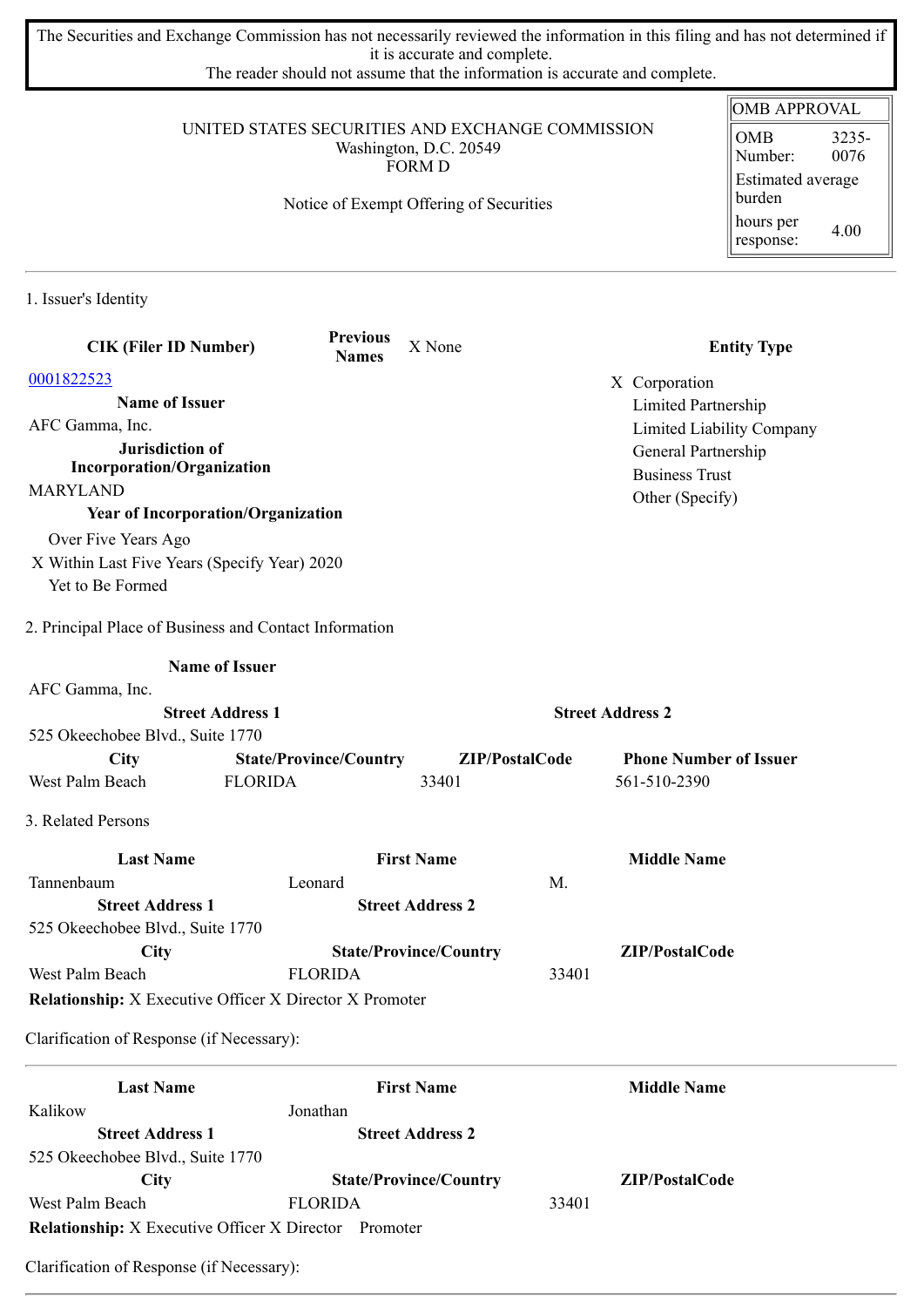| <b>Last Name</b>                                           | <b>First Name</b>             | <b>Middle Name</b> |
|------------------------------------------------------------|-------------------------------|--------------------|
| Castro-Blanco                                              | James                         |                    |
| <b>Street Address 1</b>                                    | <b>Street Address 2</b>       |                    |
| 525 Okeechobee Blvd., Suite 1770                           |                               |                    |
| <b>City</b>                                                | <b>State/Province/Country</b> | ZIP/PostalCode     |
| West Palm Beach                                            | <b>FLORIDA</b>                | 33401              |
| <b>Relationship:</b> X Executive Officer Director Promoter |                               |                    |
| Clarification of Response (if Necessary):                  |                               |                    |
| <b>Last Name</b>                                           | <b>First Name</b>             | <b>Middle Name</b> |
| Geoffroy                                                   | Thomas                        |                    |
| <b>Street Address 1</b>                                    | <b>Street Address 2</b>       |                    |
| 525 Okeechobee Blvd., Suite 1770                           |                               |                    |
| City                                                       | <b>State/Province/Country</b> | ZIP/PostalCode     |
| West Palm Beach                                            | <b>FLORIDA</b>                | 33401              |
| <b>Relationship:</b> X Executive Officer Director Promoter |                               |                    |
| Clarification of Response (if Necessary):                  |                               |                    |
| <b>Last Name</b>                                           | <b>First Name</b>             | <b>Middle Name</b> |
| Harrison                                                   | Thomas                        |                    |
| <b>Street Address 1</b>                                    | <b>Street Address 2</b>       |                    |
| 525 Okeechobee Blvd., Suite 1770                           |                               |                    |
| <b>City</b>                                                | <b>State/Province/Country</b> | ZIP/PostalCode     |
| West Palm Beach                                            | <b>FLORIDA</b>                | 33401              |
| Relationship: Executive Officer X Director Promoter        |                               |                    |
| Clarification of Response (if Necessary):                  |                               |                    |
| <b>Last Name</b>                                           | <b>First Name</b>             | <b>Middle Name</b> |
| Bond                                                       | Jodi                          | Hanson             |
| <b>Street Address 1</b>                                    | <b>Street Address 2</b>       |                    |
| 525 Okeechobee Blvd., Suite 1770                           |                               |                    |
| City                                                       | <b>State/Province/Country</b> | ZIP/PostalCode     |
| West Palm Beach                                            | <b>FLORIDA</b>                | 33401              |
| Relationship: Executive Officer X Director Promoter        |                               |                    |
| Clarification of Response (if Necessary):                  |                               |                    |
| <b>Last Name</b>                                           | <b>First Name</b>             | <b>Middle Name</b> |
| Tzur                                                       | Tomer                         |                    |
| <b>Street Address 1</b>                                    | <b>Street Address 2</b>       |                    |
| 525 Okeechobee Blvd., Suite 1770                           |                               |                    |
| City                                                       | <b>State/Province/Country</b> | ZIP/PostalCode     |
| West Palm Beach                                            | <b>FLORIDA</b>                | 33401              |
| <b>Relationship:</b> Executive Officer X Director Promoter |                               |                    |
| Clarification of Response (if Necessary):                  |                               |                    |
| <b>Last Name</b>                                           | <b>First Name</b>             | <b>Middle Name</b> |
| Frank                                                      | Alexander                     |                    |
| <b>Street Address 1</b>                                    | <b>Street Address 2</b>       |                    |
| 525 Okeechobee Blvd., Suite 1770                           |                               |                    |
| <b>City</b>                                                | <b>State/Province/Country</b> | ZIP/PostalCode     |
| West Palm Beach                                            | <b>FLORIDA</b>                | 33401              |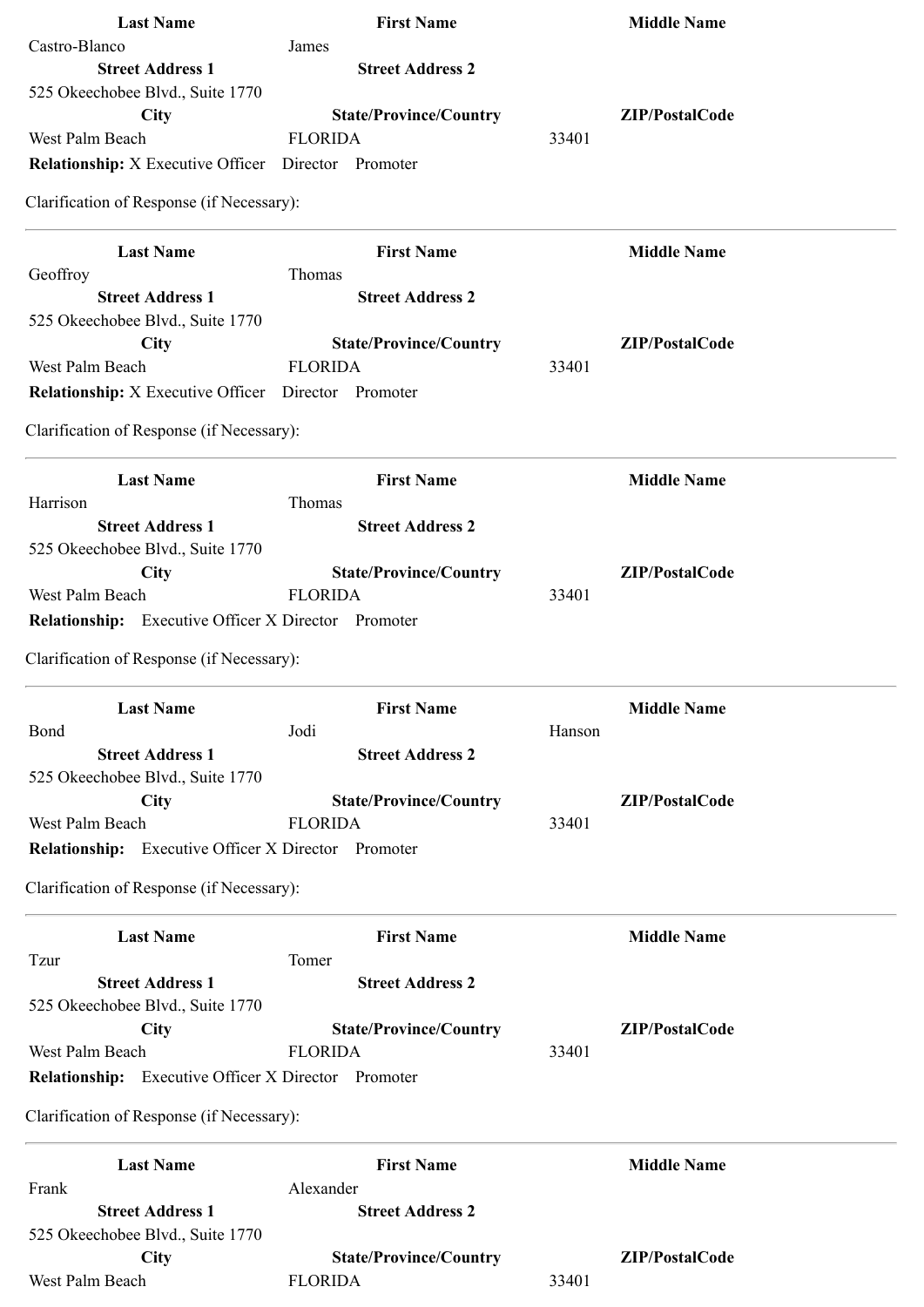# **Relationship:** Executive Officer X Director Promoter

Clarification of Response (if Necessary):

| <b>Last Name</b>                                           | <b>First Name</b>             | <b>Middle Name</b>    |
|------------------------------------------------------------|-------------------------------|-----------------------|
| Levy                                                       | Robert                        |                       |
| <b>Street Address 1</b>                                    | <b>Street Address 2</b>       |                       |
| 525 Okeechobee Blvd., Suite 1770                           |                               |                       |
| <b>City</b>                                                | <b>State/Province/Country</b> | <b>ZIP/PostalCode</b> |
| West Palm Beach                                            | <b>FLORIDA</b>                | 33401                 |
| <b>Relationship:</b> Executive Officer X Director Promoter |                               |                       |
| Clarification of Response (if Necessary):                  |                               |                       |
| <b>Last Name</b>                                           | <b>First Name</b>             | <b>Middle Name</b>    |
| Tannenbaum                                                 | Robyn                         |                       |
| <b>Street Address 1</b>                                    | <b>Street Address 2</b>       |                       |
| 525 Okeechobee Blvd., Suite 1770                           |                               |                       |
| <b>City</b>                                                | <b>State/Province/Country</b> | ZIP/PostalCode        |
| West Palm Beach                                            | <b>FLORIDA</b>                | 33401                 |
| <b>Relationship:</b> X Executive Officer                   | Director Promoter             |                       |
| Clarification of Response (if Necessary):                  |                               |                       |

## 4. Industry Group

| Agriculture                                           |                                    | <b>Health Care</b>       | Retailing                 |
|-------------------------------------------------------|------------------------------------|--------------------------|---------------------------|
| Banking & Financial Services                          |                                    | Biotechnology            | Restaurants               |
| <b>Commercial Banking</b>                             |                                    | Health Insurance         | Technology                |
| Insurance<br>Investing                                |                                    | Hospitals & Physicians   | Computers                 |
| <b>Investment Banking</b>                             |                                    | Pharmaceuticals          | Telecommunications        |
| Pooled Investment Fund                                |                                    | Other Health Care        | Other Technology          |
| Is the issuer registered as                           |                                    | Manufacturing            | Travel                    |
| an investment company under<br>the Investment Company |                                    | <b>Real Estate</b>       | Airlines & Airports       |
| Act of 1940?                                          |                                    | Commercial               | Lodging $&$ Conventions   |
| Yes                                                   | No.                                | Construction             | Tourism & Travel Services |
|                                                       | Other Banking & Financial Services | X REITS & Finance        | Other Travel              |
| <b>Business Services</b>                              |                                    | Residential              | Other                     |
| Energy                                                |                                    | <b>Other Real Estate</b> |                           |
| Coal Mining                                           |                                    |                          |                           |

### 5. Issuer Size

Oil & Gas

Other Energy

Electric Utilities

Energy Conservation

Environmental Services

| <b>Revenue Range</b>      | OR | <b>Aggregate Net Asset Value Range</b> |
|---------------------------|----|----------------------------------------|
| No Revenues               |    | No Aggregate Net Asset Value           |
| $$1 - $1,000,000$         |    | $$1 - $5,000,000$                      |
| $$1,000,001 - $5,000,000$ |    | $$5,000,001 - $25,000,000$             |
| $$5,000,001$ -            |    | $$25,000,001 - $50,000,000$            |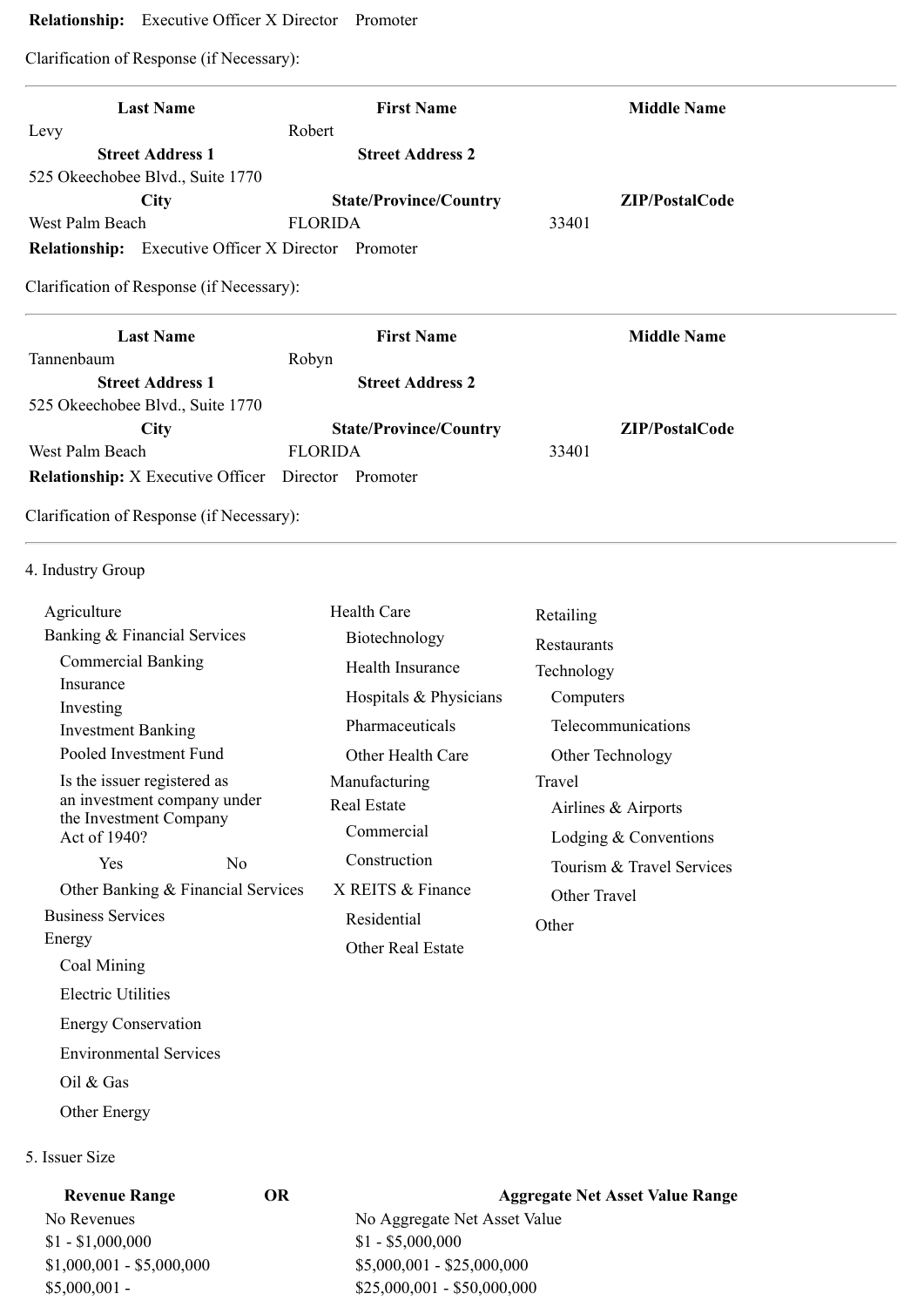| \$25,000,000                                                             |                                       |                    |
|--------------------------------------------------------------------------|---------------------------------------|--------------------|
| $$25,000,001$ -<br>\$100,000,000                                         | \$50,000,001 - \$100,000,000          |                    |
| Over \$100,000,000                                                       | Over \$100,000,000                    |                    |
| X Decline to Disclose                                                    | Decline to Disclose                   |                    |
| Not Applicable                                                           | Not Applicable                        |                    |
| 6. Federal Exemption(s) and Exclusion(s) Claimed (select all that apply) | X Investment Company Act Section 3(c) |                    |
| Rule $504(b)(1)$ (not (i), (ii) or (iii))                                | Section $3(c)(1)$                     | Section $3(c)(9)$  |
| Rule 504 (b) $(1)(i)$                                                    | Section $3(c)(2)$                     | Section $3(c)(10)$ |
| Rule 504 (b) $(1)(ii)$                                                   | Section $3(c)(3)$                     | Section $3(c)(11)$ |
| Rule $504$ (b) $(1)(iii)$                                                |                                       |                    |

 $(\nu)(1)(\mu)$ X Rule 506(b) Rule 506(c) Securities Act Section 4(a)(5) Section  $3(c)(4)$  Section  $3(c)(12)$ X Section  $3(c)(5)$  Section  $3(c)(13)$ Section  $3(c)(6)$  Section  $3(c)(14)$ Section  $3(c)(7)$ 

### 7. Type of Filing

- X New Notice Date of First Sale 2020-12-18 First Sale Yet to Occur Amendment
- 8. Duration of Offering

Does the Issuer intend this offering to last more than one year? Yes X No

- 9. Type(s) of Securities Offered (select all that apply)
- X Equity Pooled Investment Fund Interests Debt Tenant-in-Common Securities Option, Warrant or Other Right to Acquire Another Security Mineral Property Securities Security to be Acquired Upon Exercise of Option, Warrant or Other Right to Acquire Security<br>Other Right to Acquire Security
- 10. Business Combination Transaction

Is this offering being made in connection with a business combination transaction, such as a merger, acquisition or exchange offer?<br>as a merger, acquisition or exchange offer?

Clarification of Response (if Necessary):

11. Minimum Investment

Minimum investment accepted from any outside investor \$0 USD

12. Sales Compensation

| Recipient                                               | Recipient CRD Number X None                        |                 |
|---------------------------------------------------------|----------------------------------------------------|-----------------|
| REIT Investment Group, LLC                              | None                                               |                 |
| (Associated) Broker or Dealer None                      | (Associated) Broker or Dealer CRD<br><b>Number</b> | None            |
| Iroquois Capital Advisors, LLC                          | 145235                                             |                 |
| <b>Street Address 1</b>                                 | <b>Street Address 2</b>                            |                 |
| 3100 West End Avenue, Suite 910                         |                                                    |                 |
| City                                                    | State/Province/Country                             | ZIP/Postal Code |
| Nashville                                               | TENNESSEE                                          | 37203           |
| State(s) of Solicitation (select all that apply)<br>All | Foreign/non-US                                     |                 |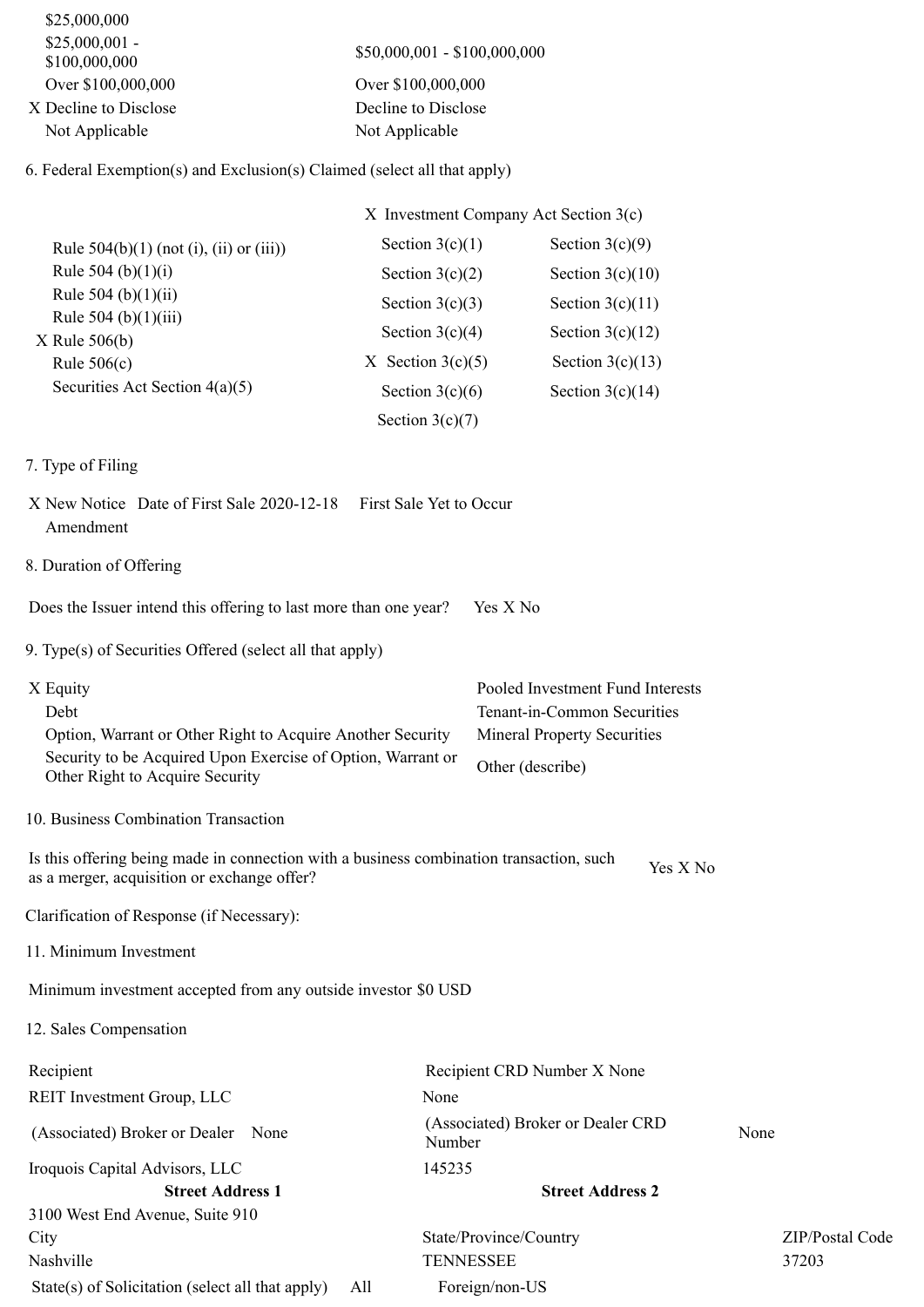Check "All States" or check individual **States** States

| IFLORIDA   |
|------------|
| ITENNESSEE |

13. Offering and Sales Amounts

| <b>Total Offering Amount</b> | \$125,000 USD or Indefinite |  |
|------------------------------|-----------------------------|--|
| <b>Total Amount Sold</b>     | \$125,000 USD               |  |
| Total Remaining to be Sold   | \$0 USD or Indefinite       |  |

Clarification of Response (if Necessary):

14. Investors

Select if securities in the offering have been or may be sold to persons who do not qualify as accredited investors, and enter the number of such non-accredited investors who already have invested in the offering. Regardless of whether securities in the offering have been or may be sold to persons who do not qualify as accredited investors, enter the total number of investors who already have invested in the offering:

 $\parallel$ 125

15. Sales Commissions & Finder's Fees Expenses

Provide separately the amounts of sales commissions and finders fees expenses, if any. If the amount of an expenditure is not known, provide an estimate and check the box next to the amount.

| <b>Sales Commissions</b> | \$12,500 USD Estimate |                  |
|--------------------------|-----------------------|------------------|
| Finders' Fees            |                       | \$0 USD Estimate |

Clarification of Response (if Necessary):

16. Use of Proceeds

Provide the amount of the gross proceeds of the offering that has been or is proposed to be used for payments to any of the persons required to be named as executive officers, directors or promoters in response to Item 3 above. If the amount is unknown, provide an estimate and check the box next to the amount.

\$0 USD Estimate

Clarification of Response (if Necessary):

Signature and Submission

Please verify the information you have entered and review the Terms of Submission below before signing and clicking SUBMIT below to file this notice.

Terms of Submission

In submitting this notice, each issuer named above is:

- Notifying the SEC and/or each State in which this notice is filed of the offering of securities described and undertaking to furnish them, upon written request, in the accordance with applicable law, the information furnished to offerees.\*
- Irrevocably appointing each of the Secretary of the SEC and, the Securities Administrator or other legally designated officer of the State in which the issuer maintains its principal place of business and any State in which this notice is filed, as its agents for service of process, and agreeing that these persons may accept service on its behalf, of any notice, process or pleading, and further agreeing that such service may be made by registered or certified mail, in any Federal or state action, administrative proceeding, or arbitration brought against the issuer in any place subject to the jurisdiction of the United States, if the action, proceeding or arbitration (a) arises out of any activity in connection with the offering of securities that is the subject of this notice, and (b) is founded, directly or indirectly, upon the provisions of: (i) the Securities Act of 1933, the Securities Exchange Act of 1934, the Trust Indenture Act of 1939, the Investment Company Act of 1940, or the Investment Advisers Act of 1940, or any rule or regulation under any of these statutes, or (ii) the laws of the State in which the issuer maintains its principal place of business or any State in which this notice is filed.
- Certifying that, if the issuer is claiming a Regulation D exemption for the offering, the issuer is not disqualified from relying on Rule 504 or Rule 506 for one of the reasons stated in Rule 504(b)(3) or Rule 506(d).